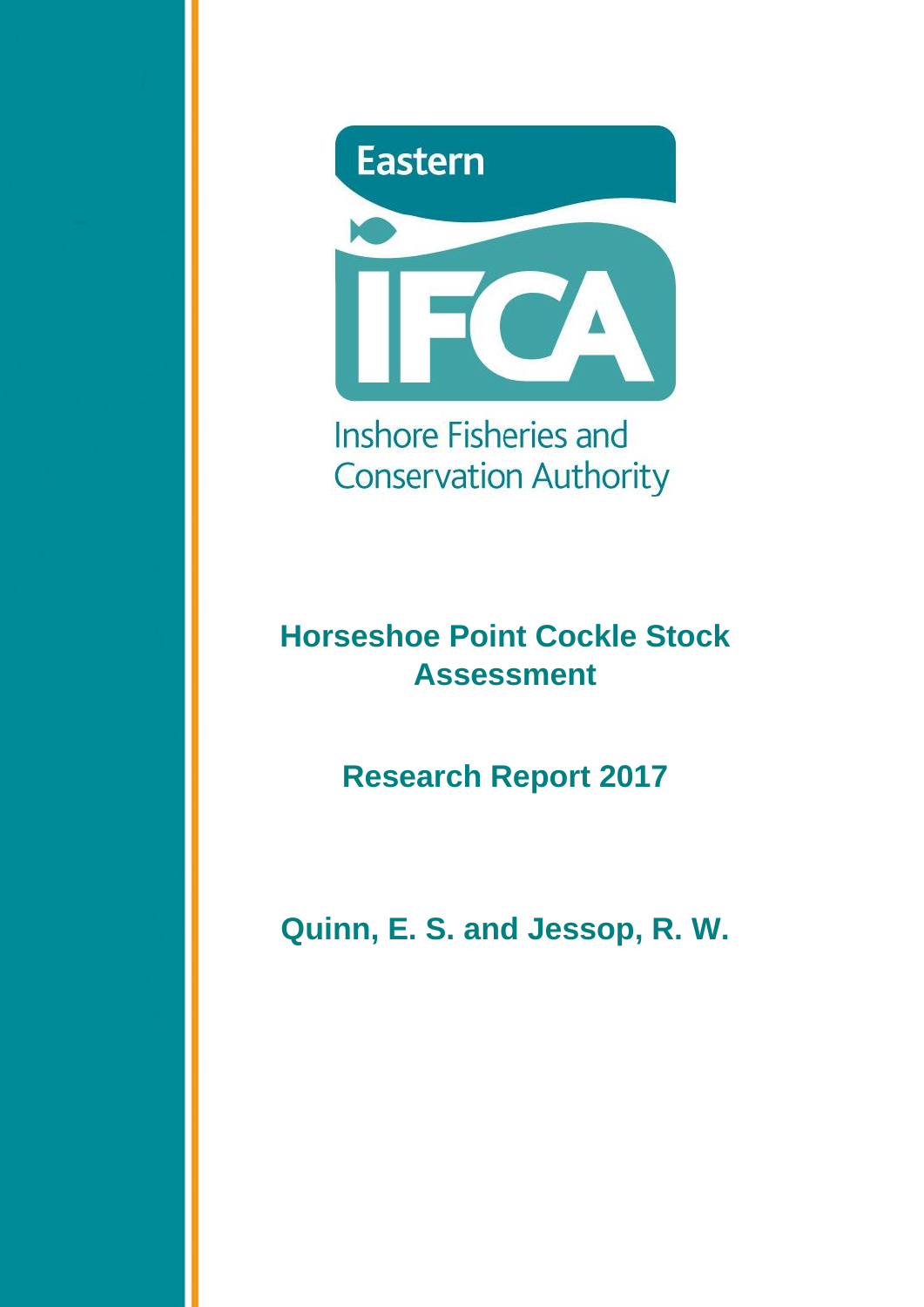## **1. Introduction**

When the Sea Fisheries Committees transformed into the Inshore Fisheries and Conservation Authorities (IFCAs) in 2011, Eastern IFCA gained a small section of the Lincolnshire coast that had formally been under the jurisdiction of North Eastern Sea Fisheries Committee. This area, incorporating the coast between Donna Nook and Haile Sand fort included a small cockle bed at Horseshoe Point. For survey and reporting purposes, this bed has been divided into three component beds named Horseshoe Point, Grainthorpe Haven West and Grainthorpe Haven East (Figure 1).



*Figure 1.* Location of Horseshoe Point cockle beds (Horseshoe Point, Grainthorpe Haven West and Grainthorpe Haven East) on Haile Sand.

Historically, these beds supported small but valuable fisheries, attracting fishers from Boston and King's Lynn in addition to local hand-gatherers. On occasions, transient fishers have also exploited the stocks from further afield, some travelling from as far away as Wales and the west coast. Annual landings from this fishery have exceeded 700 tonnes, however the stocks in the area are by no means consistent (MacDonald, 2008).

Management of these beds is conducted under North Eastern Sea Fisheries Committee (NESFC) Byelaw XXIV (Humber Estuary Cockle Fishery Byelaw), which was adopted by Eastern IFCA in 2011 during the transition from Eastern Sea Fisheries Joint Committee (ESFJC). This byelaw restricts cockle fishing on these beds to hand gathering between the months of September and April. Permit holders may harvest a maximum of 500 kg of cockle per day (otherwise 5 kg/day for non-permit holders).

In 1996, NESFC commenced bi-annual surveys to estimate the weight of commercial sized stock in the beds. In 2000, it was estimated that there were >400 tonnes of commercially available cockles within the Horseshoe Point beds. Stock, however, declined to 60 - 90 tonnes by 2003 (NESFC, 2004). In the spring of 2004 fishable stock was estimated at just 9 tonnes,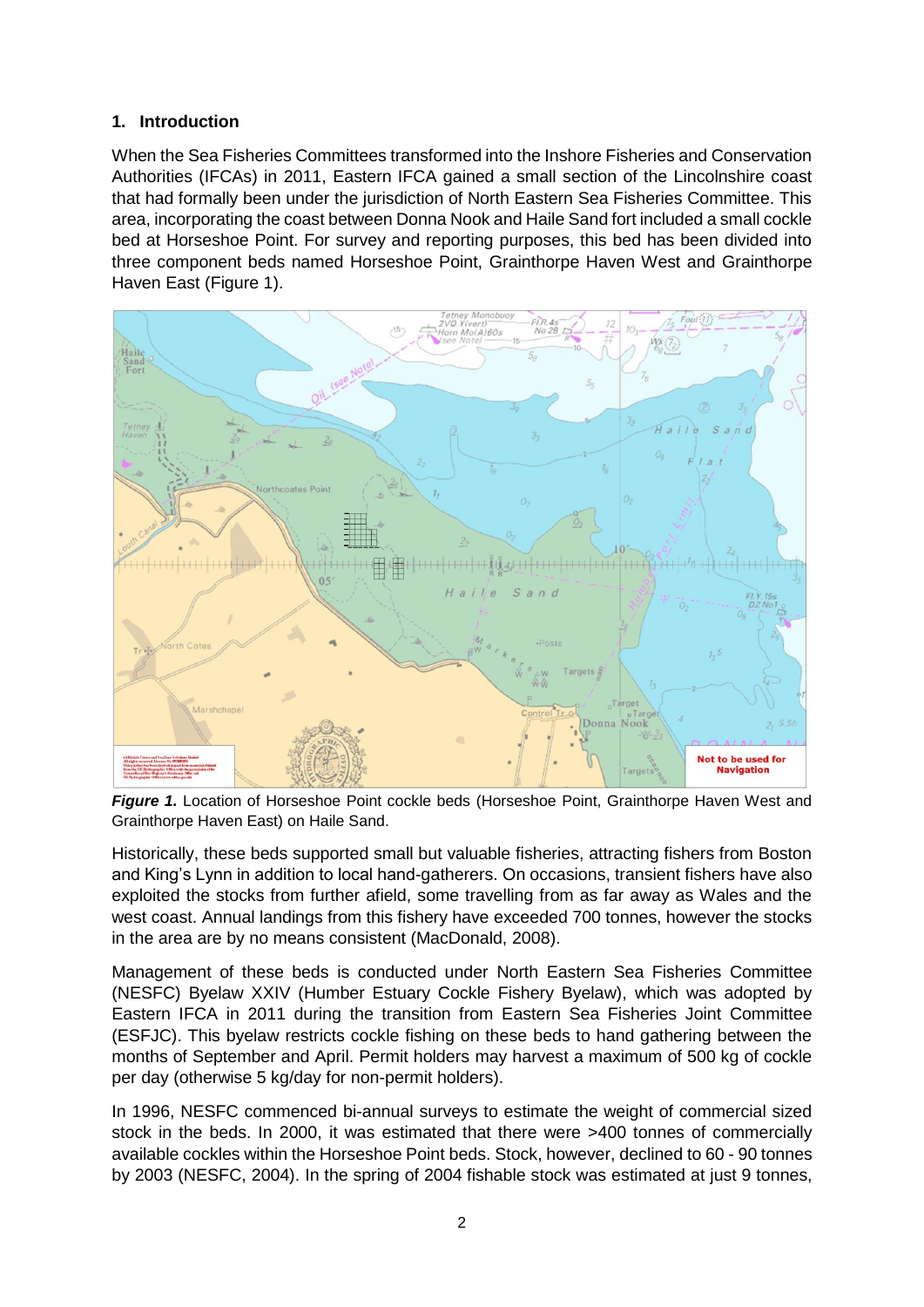but in the autumn the same year a stock of 226 tonnes was recorded. NESFC attributed this discrepancy in the figures to a change in survey method and the ephemeral nature of the bed rather than a dramatic increase in stock. By the autumn of the following year the stocks declined back to 85 tonnes, and to 51 tonnes by autumn, 2006 (NESFC, 2005; NESFC, 2006).

Eastern IFCA have conducted nine stock surveys to date (January and August 2011, January 2012, February and August 2013, August 2014, July 2015, July 2016 and July 2017) (Jessop *et al*., 2011; Jessop *et al*., 2012; Strigner, 2014; Jessop, 2015 and Jessop, 2016). Observations made during the surveys indicate the bed is suffering similar atypical mortality to what has been observed to be occurring in the Wash since 2008 and the Burry Inlet since 2004. This was first noted when an ESFJC research officer conducted a site visit to the beds in 2010 in preparation for taking over the site, but the fluctuating stocks recorded prior to this by NESFC suggested it may have been occurring for longer. The surveys found that there had been good spatfalls in 2010, 2011 and 2012, but most of these cockles had died during the following summer before reaching the 16mm minimum landing size (MLS). Stocks during this period fluctuated between 12 and 105 tonnes. Settlement was good again in 2013. When assessed again in August 2014, these were found to have grown slightly slower than was usual for the site, but they had survived the summer. Although only 18 tonnes of the 928-tonne stock had attained the MLS, a further 200 tonnes had reached 14mm. Because these were anticipated to reach MLS within a few months, plans were put forward to open the beds in March 2015.

Because these beds had remained closed since 2002, there were a number of challenges to opening a commercial fishery. Shellfish can only be commercially harvested from areas classified as hygienically safe by the Food Standards Agency. Maintaining this classification requires monthly sampling. Unfortunately, due to low stocks, this sampling was stopped in 2004. In 2011, Eastern IFCA approached East Lindsey District Council to recommence sampling, but stock levels were too low at the time to find sufficient sample material. With little prospect of further fisheries due to high annual die-offs, no further attempts were made to reinstate the sampling regime. Following a further survey in August 2014, East Lindsey District Council was requested to recommence sampling. Conducting a Sanitary Survey and collecting the required number of samples meant the initial sampling regime could not be completed before April, however, after which the beds were given a Class A water classification. This left only a very small window in which the beds could be harvested prior to the closed season in May.

Regaining water classification status for the site was not, however, the only obstacle encountered when attempting to open the beds. The site is within a Marine Protected Area, part of which is closed to fishing to protect eelgrass (*Zostera* spp.) beds (Figure 2). The restricted area includes the whole Grainthorpe Haven West bed, half of the Grainthorpe Haven East bed and a small part of the Horseshoe Point bed.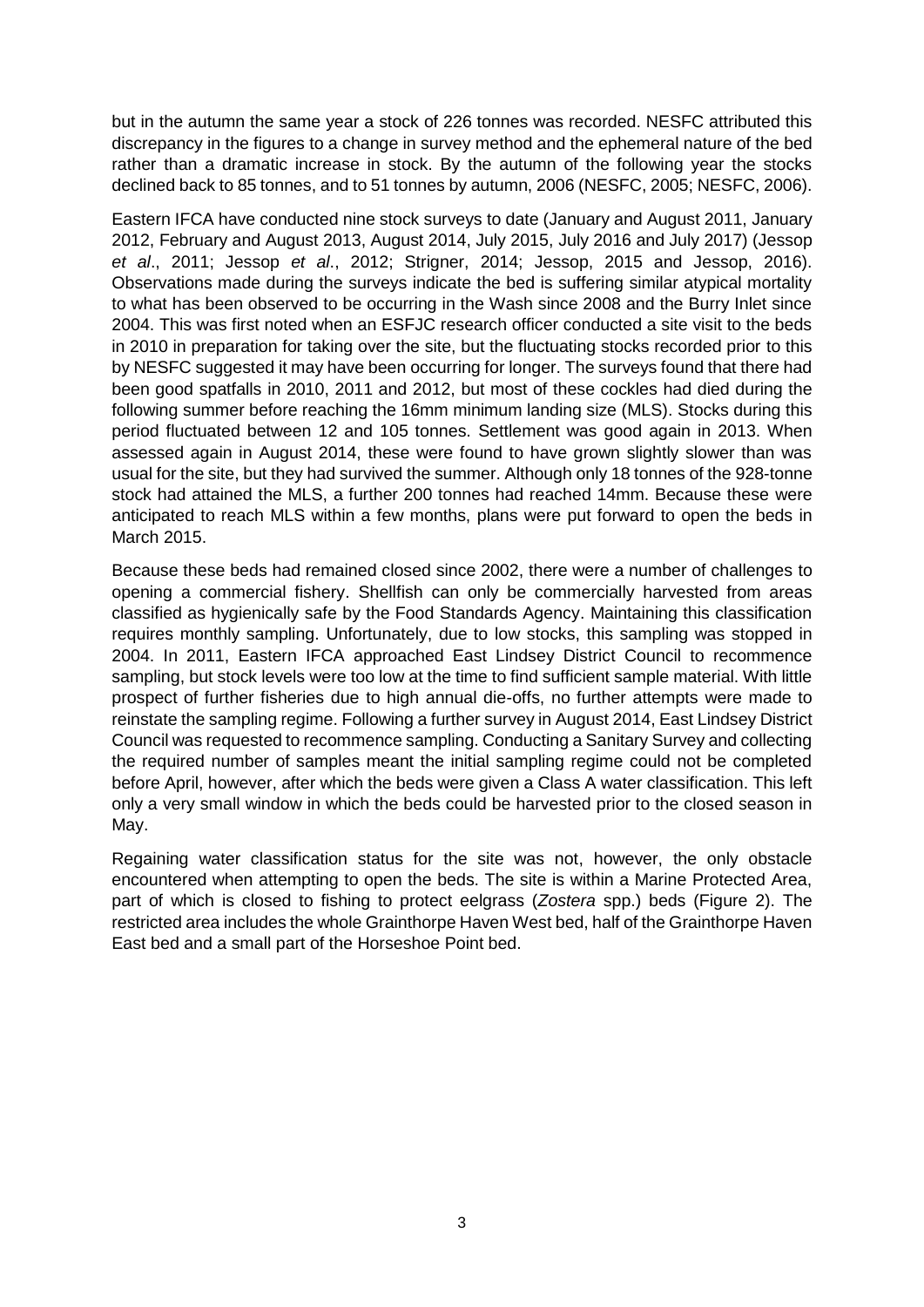PROTECTED AREA BYELAW

Regulatory Notice 4: Eelgrass (Zostera) - Fishing restriction



*Figure 2.* Location of the restricted area (K) at Horseshoe Point, closed to fishing in order to protect *Zostera* spp. (eelgrass) beds.

Access to this site has traditionally been from shore using off-road vehicles. Consultation with Natural England raised concerns about adverse impacts this access could have, both to the marsh itself and disturbance to nesting birds. During liaison with members of the fishing industry and Natural England, a number of routes were considered as potential access options to the cockle beds. The favoured route, using an existing track that runs north-west from the Horseshoe Point car park, around the marsh, was found to cross land owned by a local wildfowl group. An option of laying a temporary metallic road across the marsh, thus avoiding the land owned by the group was explored. During consultation, however, it was found that the car park and marshes leading to the cockle beds were leased by a local landowner. At a site visit in May 2015, Eastern IFCA staff met the landowner and relevant stakeholders from the fishing industry, Natural England and East Lindsey District Council. During this meeting, all parties agreed there was potential to access the site using a metallic road over the marsh, but the legalities of doing so were complex due to issues of third-party liabilities. Discussions were on-going between fishing industry representatives and the landowner regarding financial recompense and liabilities, but prior to any resolution being agreed, the opening of the Wash cockle fishery in June 2015 alleviated immediate pressure to open these beds. To date, solutions still need to be agreed and implemented prior to the opening of any future fisheries.

In June 2015, staff from East Lindsey District Council responsible for collecting water classification samples alerted Eastern IFCA that large amounts of dead shell were appearing on the cockle beds. Within days, Eastern IFCA staff assessed the beds and found large numbers of cockles were either dying or had recently died. At the time 0.3% of the samples taken in the area were found to be moribund. Although this number is relatively low, a study conducted in 2012 in the Wash on atypical cockle mortality found the proportion of moribund cockles was a reasonable proxy for determining daily mortality rates (Jessop *et al*., 2012).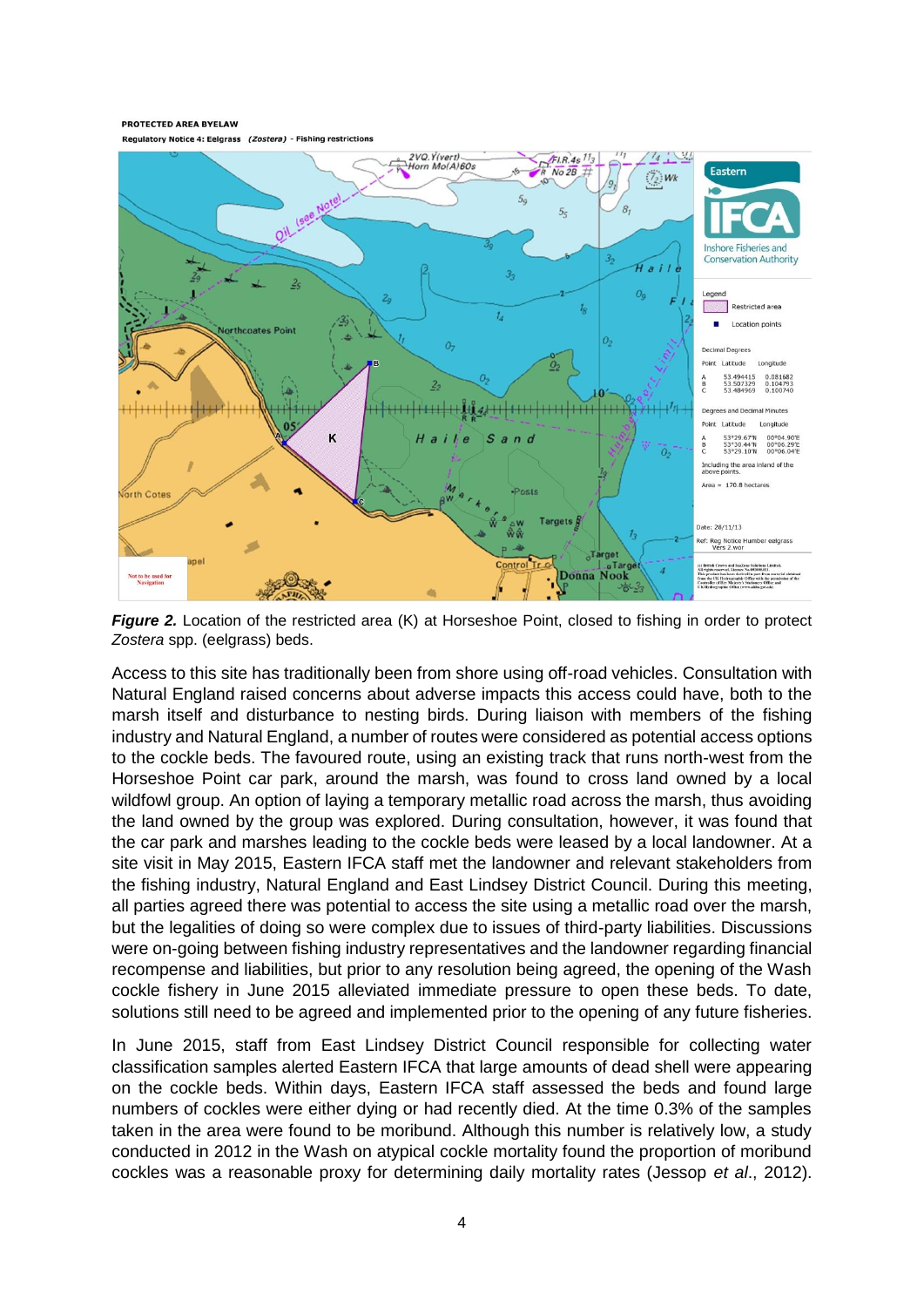This study had also found mortality rates had a strong correlation with rises in temperature, and during periods of warm weather high proportions of the stock could die. Although during the year the individual cockles had increased significantly in size, a stock survey conducted in July 2015 found the cockle biomass had declined from the 928 tonnes present the previous year to 485 tonnes.

Cockle stocks declined significantly between the summers of 2015 and 2016, from 485 to 58.6 tonnes. This was expected as by December, East Lindsey District Council reported the stocks had declined to such a great extent that it was becoming difficult to find sufficient cockles for water classification samples. This report covers the details of the most recent survey in July 2017. The aims of this survey were to provide information on whether there had been a successful spatfall between the summers of 2016 and 2017, to assess the opportunity for a fishery and to improve Eastern IFCA's understanding of cockle population dynamics at Horseshoe Point.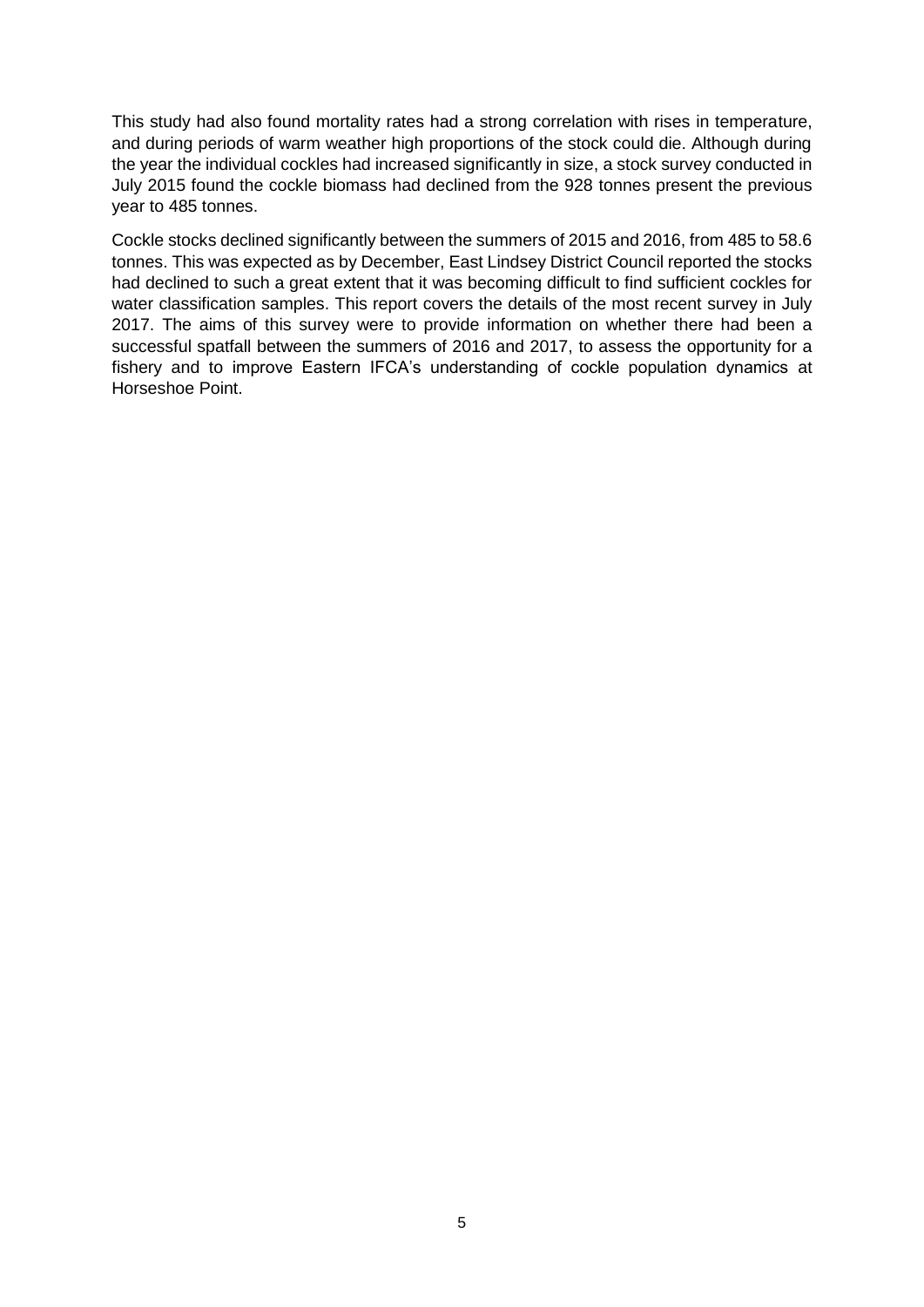### **2. Methods**

The survey was conducted on foot over the low water period on July 25, 2017. This is consistent with previous summer surveys conducted by Eastern IFCA, that have generally occurred between the end of July and beginning of August. The method used for this survey was also consistent with previous surveys.

The survey was conducted by taking samples from a predetermined regular grid of sample stations, with each station approximately 100 metres from the next. The positions of these stations are consistent with those used in previous surveys from 2013 to 2016. The Horseshoe Point bed consisted of 36 sampling stations, while Grainthorpe Haven West and East consisted of 15 sampling stations each (Figure 3; Figure 4). Hand-held GPS units were used to locate the position of the stations in the field.

Samples were collected by sieving the sediment taken from 0.1m<sup>2</sup> quadrats. All cockles found in the samples were washed and retained in waterproof bags, one per station. Each bag was labelled by bed name and station number.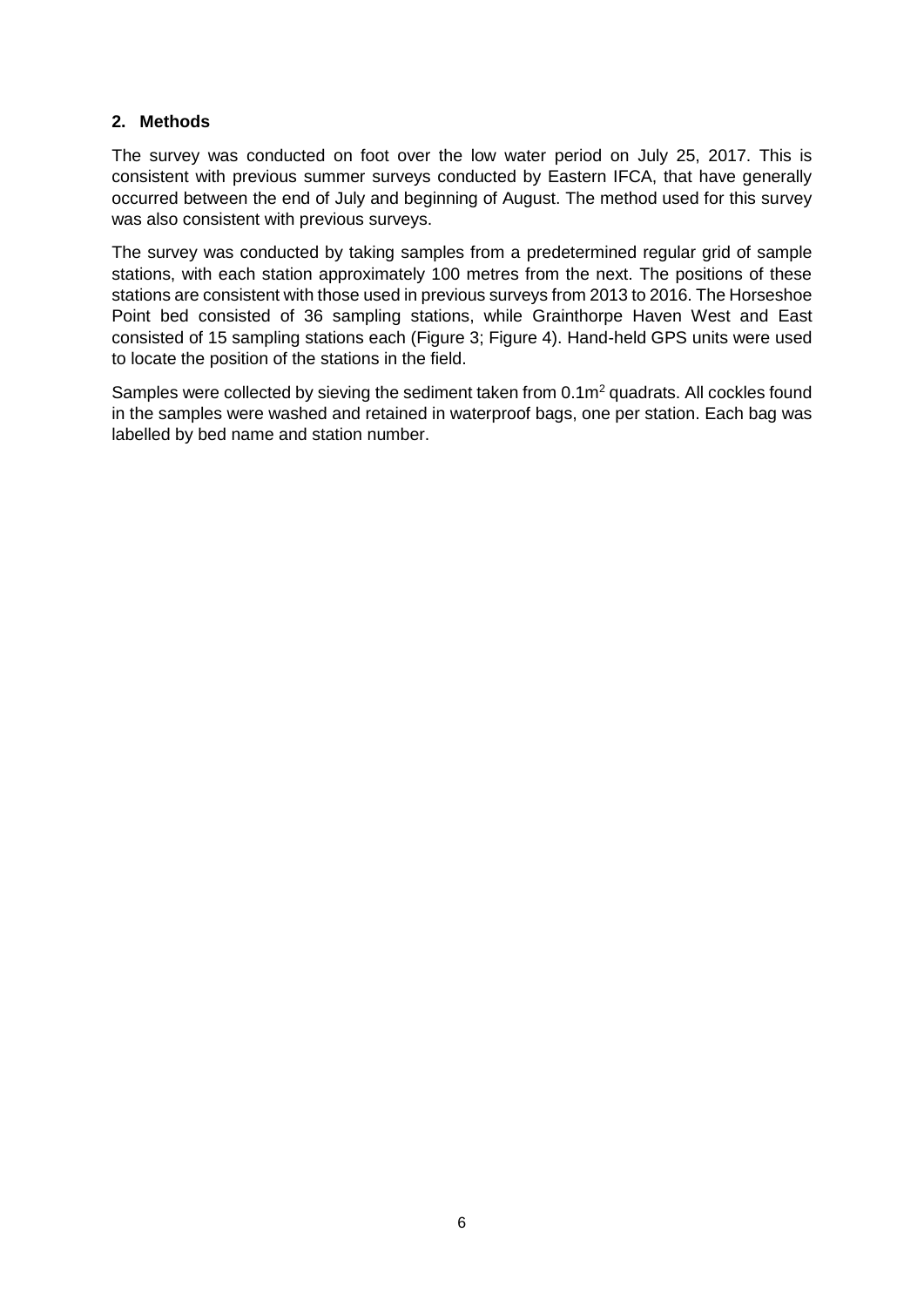

**Figure 4.** Positions and station numbers of sampling stations on the Horseshoe Point bed, Grainthorpe Haven West and East beds

Additional environmental data was recorded at each station. This data included sediment type, number of *Arenicola marina* (lugworm) casts present, presence or absence of *Lanice conchilega* (sand mason worms), and number of *Macoma balthica* (Baltic tellins) present in each sample.

Once ashore the retained cockles were measured by length and width to the nearest 1mm. These were divided into year-class groups that were further sub-divided into two size groups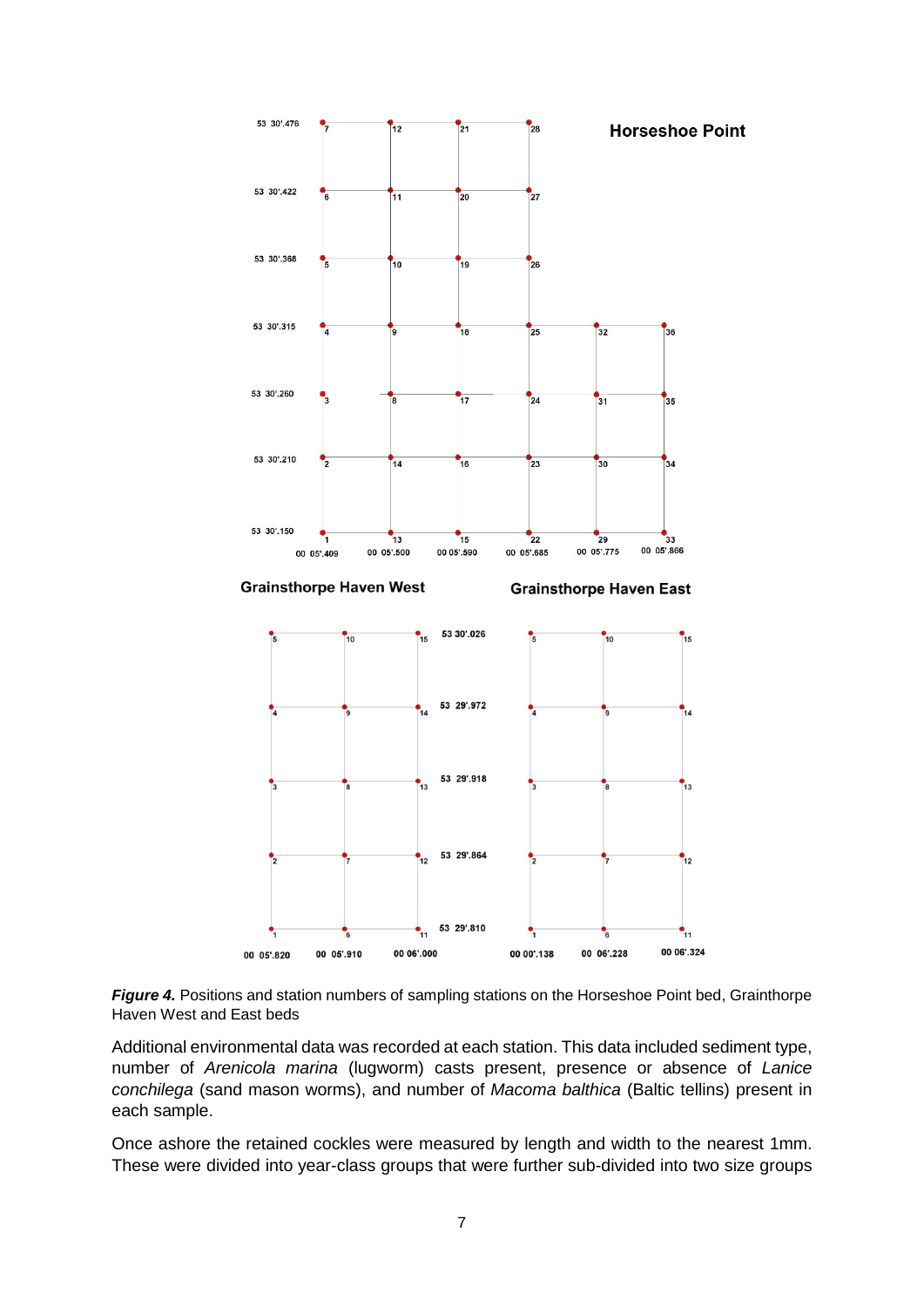of ≥16mm and <16mm widths, differentiating those that had attained MLS from those that had not. Each group was then weighed using electronic scales accurate to 0.01g.

Data was transferred from Microsoft Excel to MapInfo v12.0. Interpolated density models were drawn around data points, creating separate layers for the following cockle densities:

- $\bullet$  10 99 cockles/m<sup>2</sup>
- $\bullet$  100 499 cockles/m<sup>2</sup>
- $\bullet$  500 999 cockles/m<sup>2</sup>
- $\bullet$  1,000+ cockles/m<sup>2</sup>

For the  $10 - 99$  cockles/m<sup>2</sup> layer, the borders of the polygon extended halfway between stations that supported cockles and those that didn't. For subsequent layers, consideration was given to densities at neighbouring stations when considering how far borders extended. Two layers were drawn to show the extent of ≥16mm cockles and <16mm cockles.

The  $10 - 99$  cockles/ $m<sup>2</sup>$  density layers were used to estimate the area of cockle coverage in each bed. Structured Query Language tools in MapInfo were used to determine the mean numbers of cockles present and mean cockle biomass at each station. The biomass of each group in each bed was determined by multiplying their mean biomass by the bed area.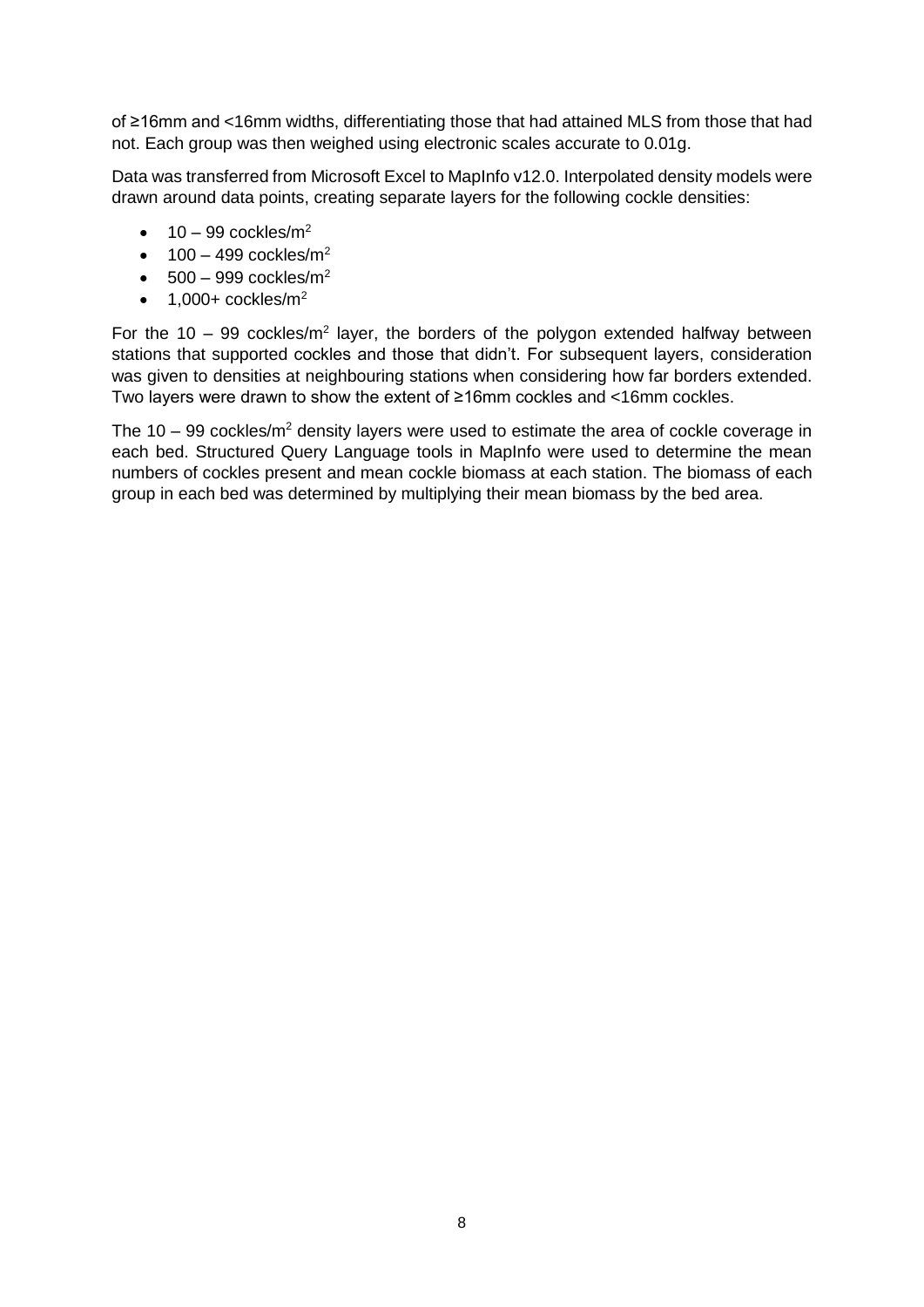### **3. Results**

Stock summaries for the beds surveyed on July 25, 2017 found a total stock over the three beds of 403 tonnes, including cockles of all sizes (Tables 1 - 3). Of this, there was a total fishable stock of just 13.5 tonnes, with almost 50% of the total stock identified as Yr-0 spat. Cockles were not settled consistently throughout the three beds, but instead were found in dense patches, on the Horseshoe Point and Grainthorpe Haven East beds only (Tables  $1 - 3$ ; Figure 5).

| Cockle Width<br>(mm) | Bed Area (ha) | Mean<br>(cockles $m^{-2}$ ) | Density | Mean Weight<br>(t ha <sup>-1</sup> ) | Stock<br>biomass (t) |
|----------------------|---------------|-----------------------------|---------|--------------------------------------|----------------------|
| ≥16                  | 7.9           | 16.25                       |         | 1.32                                 | 10.5                 |
| ~16                  | 25.75         | 681.54                      |         | 11.76                                | 303                  |
| Yr-0 Spat            | 25.75         | 682.69                      |         | 11.81                                | 304                  |

**Table 1.** Summary of cockle stocks at Horseshoe Point bed on July 25, 2017

|  | Table 2. Summary of cockle stocks at the West Grainthorpe bed on July 25, 2017 |  |
|--|--------------------------------------------------------------------------------|--|
|  |                                                                                |  |

| Cockle Width<br>(mm) | Bed Area (ha) | Mean<br>(cockles m $^{-2}$ ) | Density | Mean Weight Stock<br>(t ha <sup>-1</sup> ) | biomass (t) |
|----------------------|---------------|------------------------------|---------|--------------------------------------------|-------------|
| ≥16                  |               |                              |         |                                            |             |
| ~16                  |               |                              |         |                                            |             |
| Yr-0 Spat            |               |                              |         |                                            |             |

**Table 3.** Summary of cockle stocks at the East Grainthorpe bed on July 25, 2017

| Cockle Width | Bed Area (ha) | Mean             | Density | Mean Weight Stock     |             |
|--------------|---------------|------------------|---------|-----------------------|-------------|
| (mm)         |               | (cockles $m-2$ ) |         | $(t \text{ ha}^{-1})$ | biomass (t) |
| ≥16          | 3.6           | 12.5             |         | 0.86                  |             |
| ~16          | 8.6           | 958.89           |         | 10.08                 | 87          |
| Yr-0 Spat    | 8.6           | 960.00           |         | 10.12                 | 87          |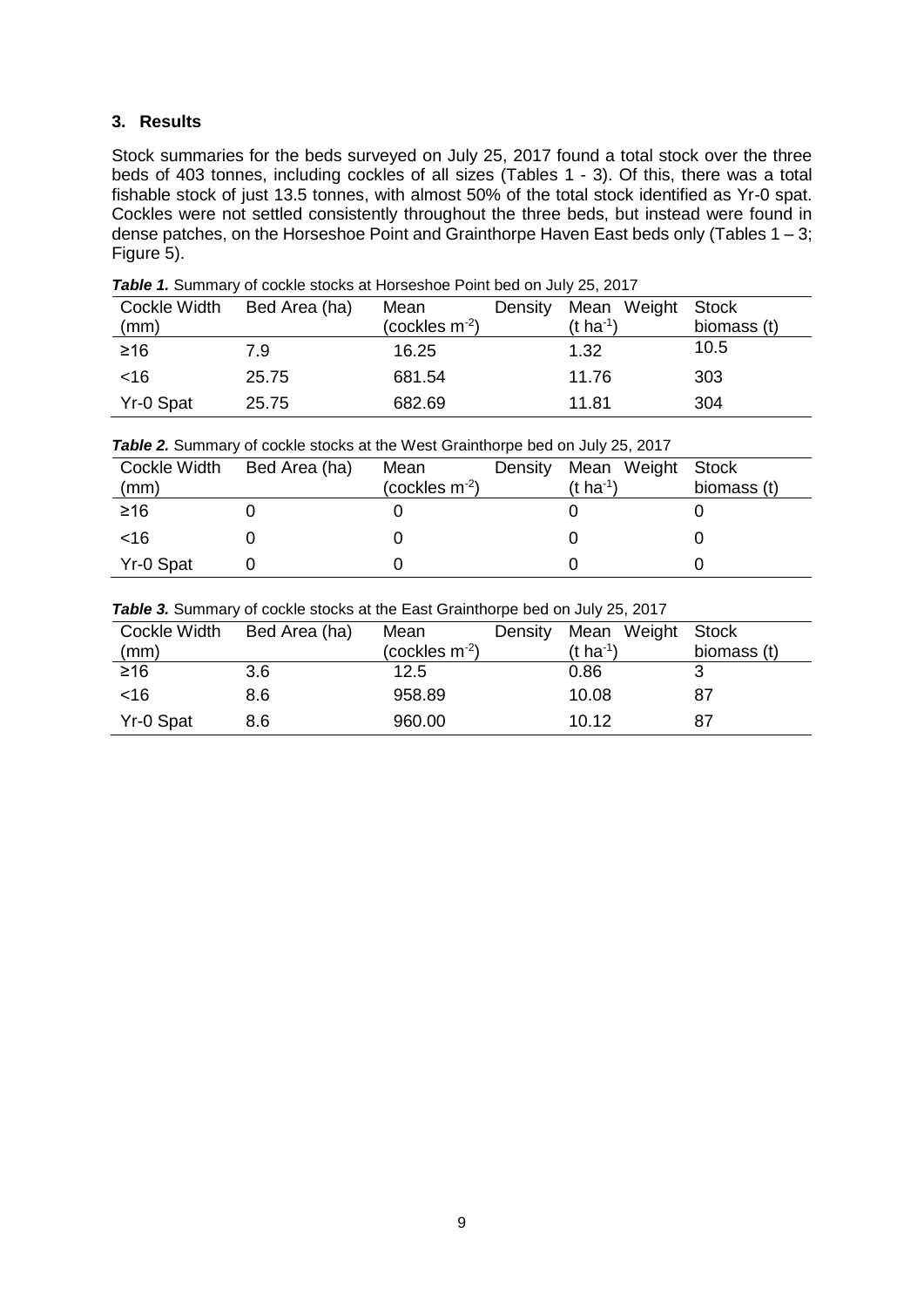

**Figure 5.** Distribution and density (10-99 cockles/m<sup>2</sup>: Blue, 100-499 cockles/m<sup>2</sup>: Green, 500-999 cockles/m<sup>2</sup>: Pink, 1000+ cockles/m<sup>2</sup>: Yellow) of cockles measuring ≥16 mm (top) and <16 mm (bottom) in width throughout the Horseshoe Point, West Grainthorpe and East Grainthorpe beds on July 25, 2017. Because of the predominance of 2016 year-class cohort, the Yr-0 population has the same distribution as the <16mm width.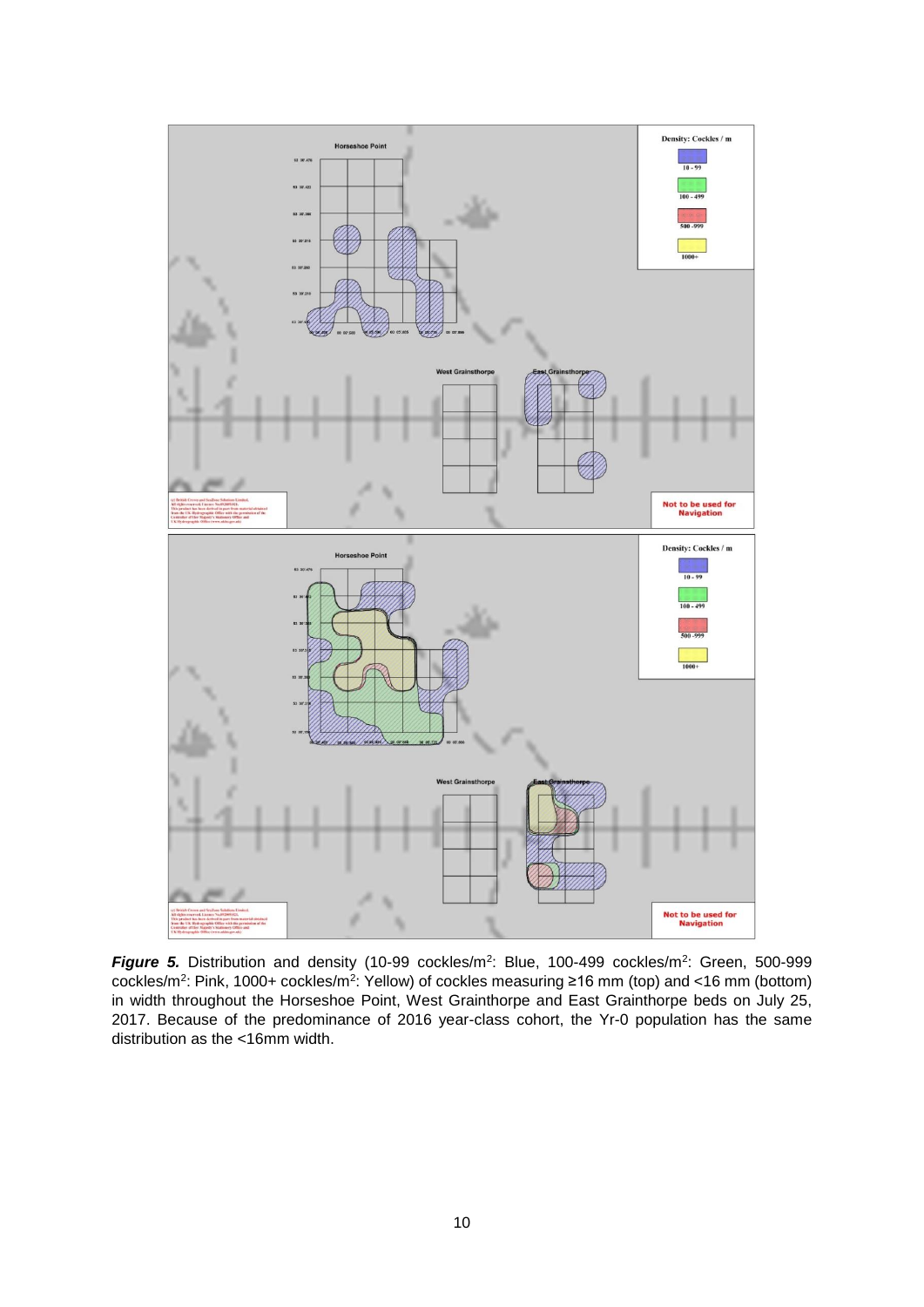Where cockles were present, the population had a size distribution predominantly in the 9 to 14mm range. At both beds where cockles were present, few had reached the 16mm MLS (Figure 6). The 2016 year-class cohort heavily dominated the 2017 cockle stocks, with over 99% of the populations at both Horseshoe Point and East Grainthorpe beds part of the 2016 cohort (Figure 6). Despite a greater stock biomass in 2017, cockles present were generally smaller. This points to a die-off of larger cockles surveyed between the summers of 2016 and 2017.



**Figure 6.** Size frequency distribution of cockles found at Horseshoe Point (top) and East Grainthorpe Beds (bottom). Inserts in top right of each figure show proportion of population from each year class. Vertical line at 16mm marks the minimum landing size of cockles in the district. Please note: West Grainthorpe bed has not been plotted as no cockles were found during the 2017 survey.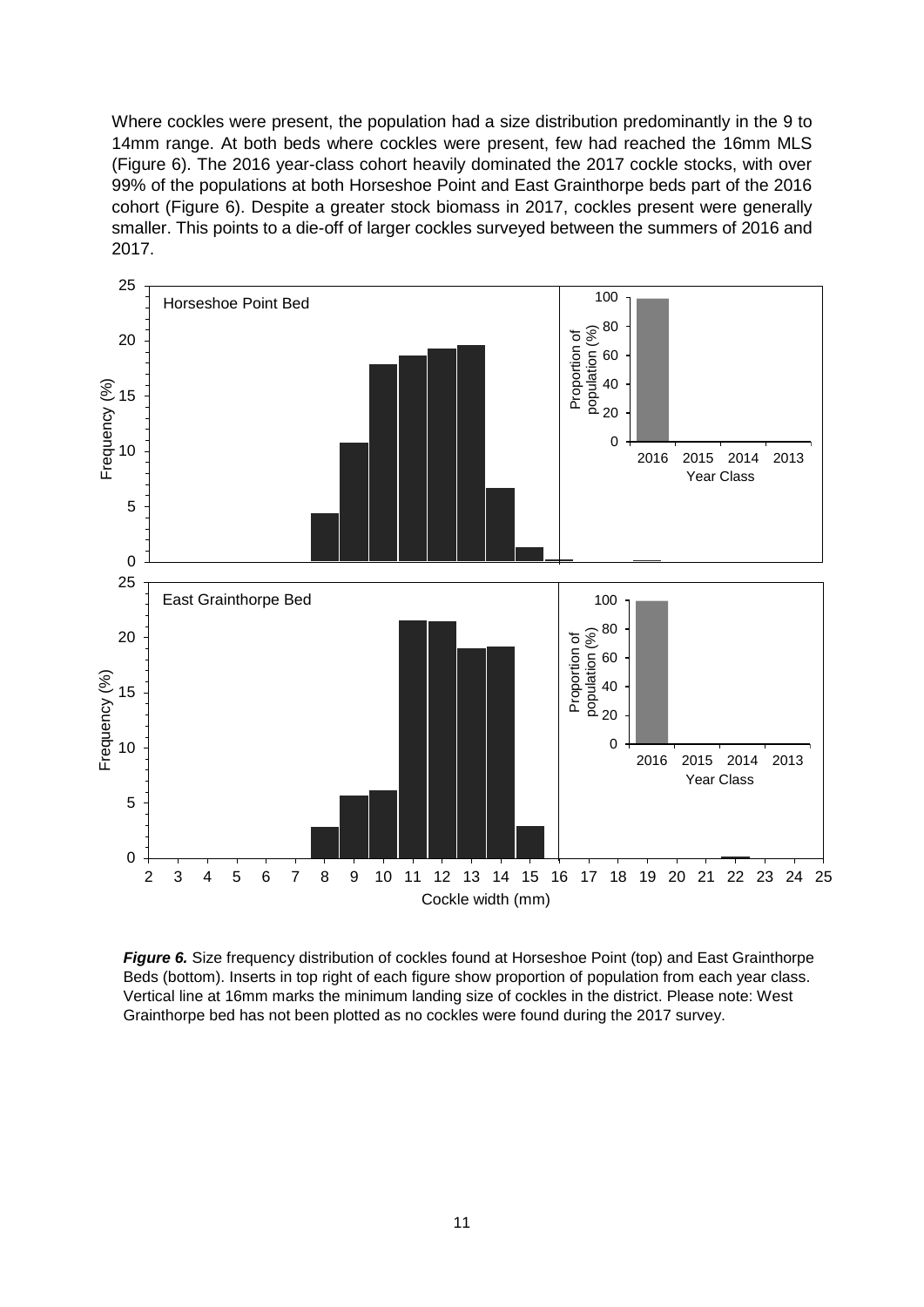#### **4. Discussion**

#### **4.1. Potential for a cockle fishery**

Settlement between the 2016 and 2017 summer surveys on the Horseshoe Point and East Grainthorpe beds was high, with a major increase in cockle stocks between the two years at these beds. Stocks increased from just 49.6 tonnes in 2016 to 403 tonnes in 2017. The West Grainthorpe bed, however, saw a reduction from nine to zero tonnes of cockles over the same period.

When surveyed, the 2017 population had a size distribution predominantly in the 9mm to 14mm range This survey saw the highest spat fall seen since Eastern IFCA took over responsibility for the beds (Figure 7). There is, however, no opportunity for a fishery to be opened in 2017 as just 13.5 tonnes (<2%) of cockles on the beds had already attained the 16mm MLS. Despite this, and even though these beds have not been commercially harvested since 2002, there remains a possibility that these cockles, predominantly from the 2016 yearclass cohort, could grow sufficiently by spring 2018 to open cockle fisheries at the Horseshoe Point and East Grainthorpe beds.



**Figure 7.** Total stock biomass over the three beds at Horseshoe Point of each size class (spat: turquoise, <16: grey, ≥16: red) from 2010 to 2017. Please note scale for stock biomass differs between figures.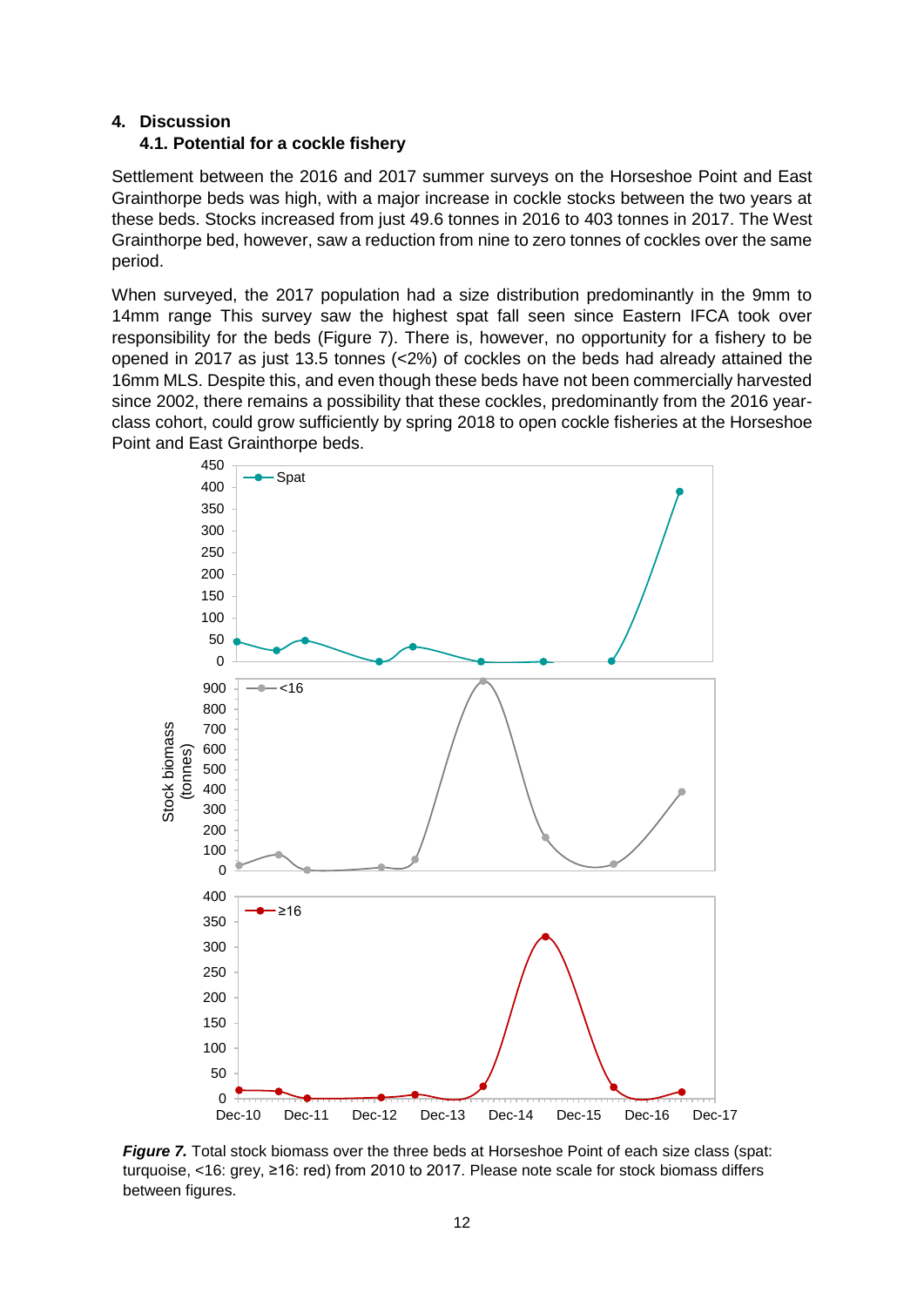# **4.1.1. Issues limiting the potential for a cockle fishery**

Despite the possibility of sufficient stocks to support a fishery by spring 2018, there remain issues to overcome before a fishery could be opened, including those of access, fishing restrictions due to the presence of eelgrass, water classification and atypical mortality.

## **4.1.1.1. Access**

Overcoming the issue of access would be both complex and expensive. Preventing damage to the marsh and preventing disturbance of nesting birds while accessing the beds could potentially require a temporary road surface to be laid. Furthermore, fishers looking to harvest these beds would require permission from the local land owner to cross parts of the marsh under private ownership. A 2015 meeting indicated that this would require financial recompense. There have been discussions regarding the possibility of accessing the beds by sea, however this would require the review of Eastern IFCA byelaws.

# **4.1.1.2. Restricted areas**

The fishing restriction, closed due to the presence of eelgrass (a small patch of which was identified again during a 2017 summer survey), would limit the area of the beds that could be fished. The area prohibited to fishing includes the whole West Grainthorpe bed, half of the East Grainthorpe bed and a small part of the Horseshoe Point bed. No cockles were found on the West Grainthorpe bed in 2017, indicating that if a fishery were to be opened in 2018, the restricted area would have only a limited impact on the productivity of the fishery as the West Grainthorpe bed would not be fished regardless of restrictions.

# **4.1.1.3. Water classification**

East Lindsey Borough Council have suspended Environmental Health Organisation sampling for water classification, leaving the site without classification. It could take six months of sampling to regain classification. Fishers would need to request continuation of sampling directly to East Lindsey Borough Council. To allow a fishery to open in Spring 2018, a request for sampling would be required immediately.

# **4.1.1.4. Atypical mortality**

In 2010, it was reported that cockle stocks were suffering from "atypical" mortality, characterised by gaping, moribund cockles laying on the surface during warm summer months. These symptoms were similar to symptoms previously seen in cockles >2 years old in the Wash. Data from annual surveys indicates that the cockles in Horseshoe Point typically grow faster than those in the Wash, and therefore atypical mortality has been witnessed to occur the summer following their spawning, when they are just one year old. No cause for these mortalities has been identified in either location.

The 2017 survey showed no evidence of atypical mortality occurring, and seemed to show good recovery following the major stock decline witnessed in 2015 and 2016 (Figure 7). However, if it is linked to spawning, and effects individuals >1 years old, as has been hypothesized (Jessop, 2016), it suggests we may see atypical mortality during next year's summer survey.